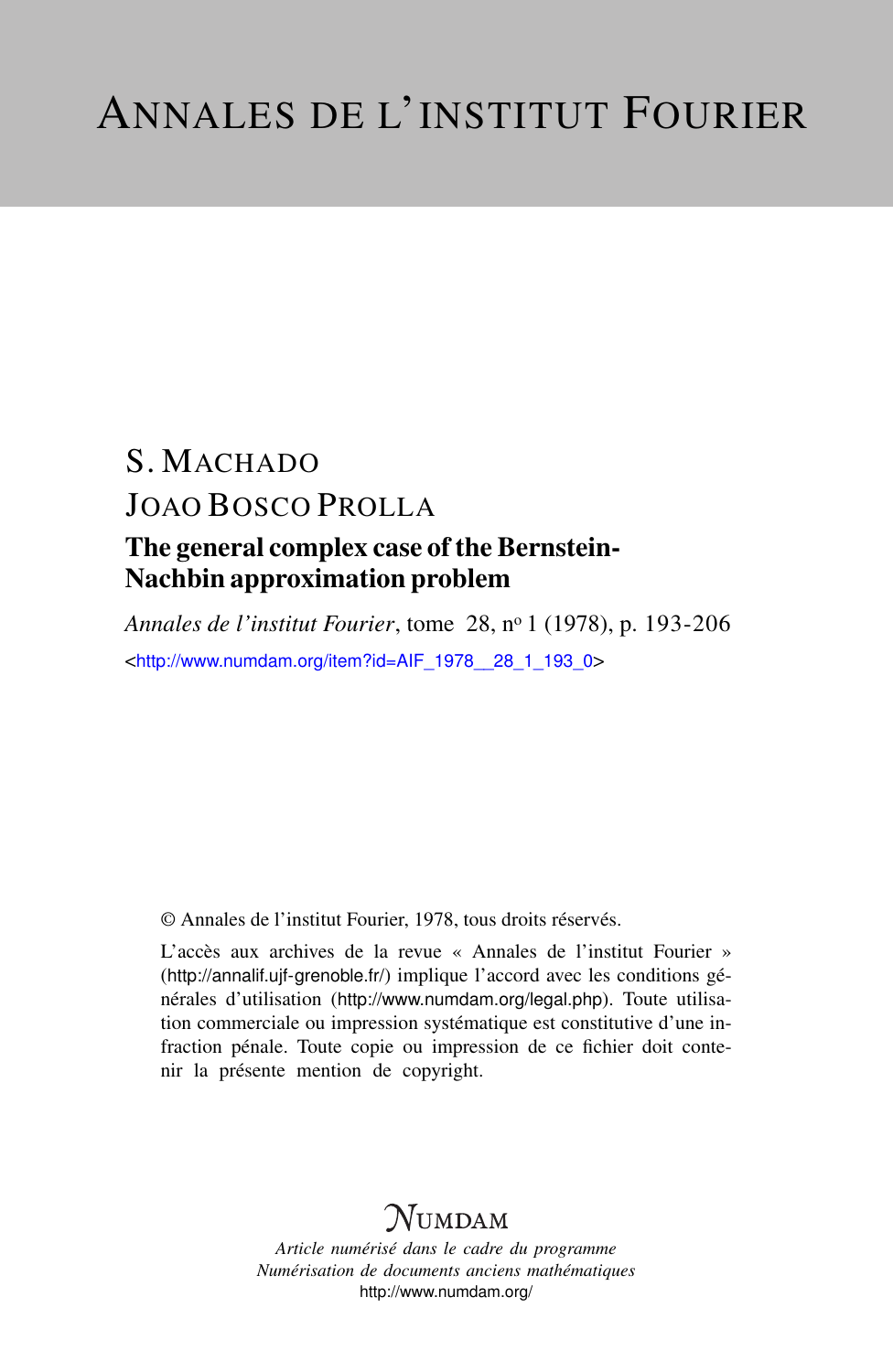# **THE GENERAL COMPLEX CASE OF THE**

# **BERNSTEIN-NACHBIN APPROXIMATION PROBLEM**

### **by S. MACHADO\* and J. B. PROLLA**

#### **1. Introduction.**

Throughout this paper X denotes a Hausdorff topological space, and  $A$   $C(X ; K)$ , where  $K = R$  or  $C$ , denotes a subalgebra. A *vector fibration over* X is a pair  $(X, (F_x)_{x \in X})$ , where each  $F_x$  is a vector space over the field K. A *cross-section* is then any element f of the vector space Cartesian product of the vector spaces  $F_x$ , i.e.,  $f = (f(x))_{x \in X}$ . A weight on X is a function  $v$  on X such that  $v(x)$  is a seminorm over F<sub>x</sub> for each  $x \in X$ . A *Nachbin space* LV<sub>∞</sub> is a vector space of cross- $\mathbf{r}_x$  for each  $x \in \mathbb{R}$ . A *i*vachiom space  $\mathbb{L}\mathbf{v}_\infty$  is a vector space of cross-<br>sections f such that the mapping  $x \in \mathbb{X} \longrightarrow v(x) [f(x)]$  is upper semicontinuous and null at infinity on X for each weight  $v \in V$ , equipped with the topology defined by the family of seminorms of the form

$$
|| f ||_p = \sup \{ v(x) [ f(x) ] ; x \in X \}.
$$

For simplicity, and without loss of generality, the set V is assumed to be *directed*, i.e., given  $u, v \in V$  there is  $w \in W$  and  $t > 0$  such that  $u(x) \leq t \cdot w(x)$  and  $v(x) \leq t \cdot w(x)$ , for all  $x \in X$ .

Throughout this paper  $W \subset LV_{\infty}$  denotes a vector subspace which is an A-module, i.e., if  $a \in A$  and  $g \in W$ , then the cross-section  $ag = (a(x)g(x))_{x \in X}$  belongs to W. In this context, the *Bernstein-Nachbin approximation problem* consists in asking for a description of the closure of W in  $LV_{\infty}$ . Let P be a closed, pairwise disjoint covering

<sup>(\*)</sup> Research supported in part by a grant from FINEP (Financiadora de Estudos e Projetos).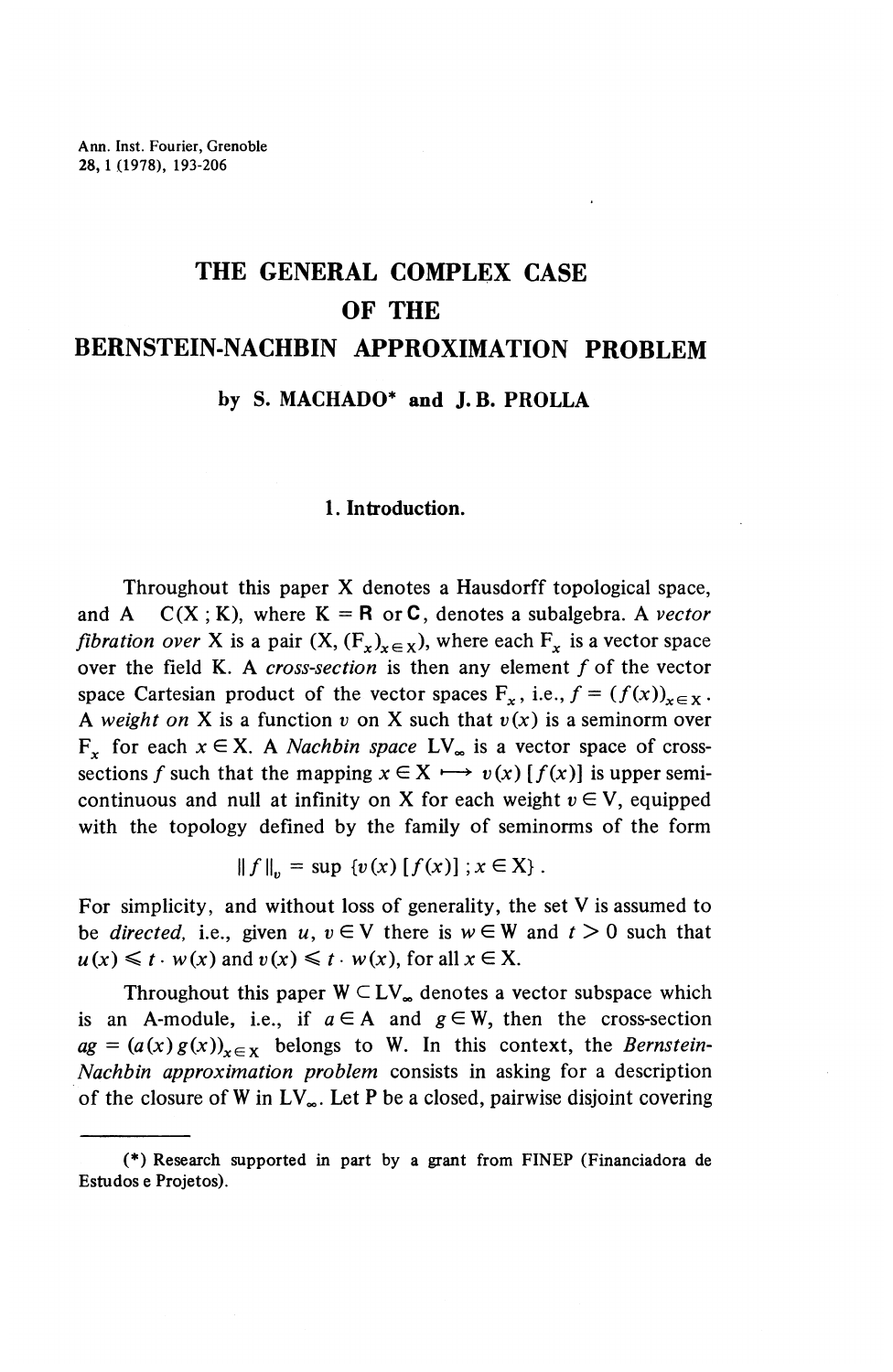of X. We say that W is *f-localizable in* LV^ if its closure consists of those  $f \in LV_{\infty}$  such that, given any  $S \in P$ , any  $v \in V$  and any  $\epsilon > 0$ , there is some  $g \in W$  such that  $v(x) [f(x) - g(x)] < \epsilon$  for all  $x \in S$ . The *strict Bernstein-Nachbin approximation problem* consists in asking for necessary and sufficient conditions for an A-module W to be Plocalizable, when P is the set  $P_A$  of all equivalence classes  $Y \subset X$  modulo  $X/A$ . We recall that the equivalence relation  $X/A$  is defined as follows. For any pair  $x, y \in X$ , x is equivalent to y modulo  $X/A$  if, and only if,  $a(x) = a(y)$  for all  $a \in A$ .

In [7], the sufficient conditions for localizability established by Nachbin (see e.g. Nachbin  $[6]$ ) were extended to the context of vectorfibrations, and a fortiori to vector-valued functions, in the case of modules over *real* or *self-adjoint* complex algebras. In this paper we extend the results of [7] to the general complex case, at the same time getting stronger results. We extend the results of [7] in the same way that Bishop's theorem generalizes the Stone-Weierstrass theorem.

#### **2. Definitions and lemmas.**

In this section we collect all pertinent definitions. As we said in the Introduction,  $W \subset LV_{\infty}$  is always an A-module.

DEFINITION 1. - Let  $\Omega_n$  be the set of all fundamental weights *on*  $\mathbb{R}^n$ . (See [7], pg. 302.) We denote by  $\Omega_n^s$  the subset of  $\Omega_n$  consist*ing of those*  $\omega \in \Omega_n$  *which are symmetric, i.e.,*  $\omega(t) = \omega(|t|)$  *for all*  $t \in \mathbb{R}^n$ , where  $|t| = (|t_1|, \ldots, |t_n|)$ , if  $t = (t_1, \ldots, t_n)$ . Let  $\Gamma_1$  be *the subset of*  $\Omega_1$  *consisting of those*  $\gamma \in \Omega_1$  *such that*  $\gamma^k \in \Omega_1$  *for all*  $k > 0$ . We denote by  $\Gamma_1^s$  the intersection  $\Gamma_1 \cap \Omega_1^s$ . Notice that  $\Omega_n^d \subset \Omega_n^s$ *and similarly*  $\Gamma^d_i \subset \Gamma^s_i$ . Here  $\Omega^d_n$  denotes the subset of all  $\omega \in \Omega_n$  such *that*  $|u|\leqslant |t|$  *implies*  $\omega(u)\geqslant \omega(t)$  for all u,  $t\in\mathbb{R}^n$  and then  $\Gamma_1^d = \Gamma_1 \cap \Omega_1^d$ .

DEFINITIO N 2. — *Let P be a closed, pairwise disjoint covering of* X. We say that W is sharply P-localizable in  $LV_{\infty}$  if, given  $f \in LV_{\infty}$ *and*  $v \in V$ *, there is some*  $S \in P$  *such that* 

$$
\inf \{ \|f - g\|_{v} \; ; \; g \in W \} = \inf \{ \|f\|S - g\|S\|_{v} \; ; \; g \in W \} \; .
$$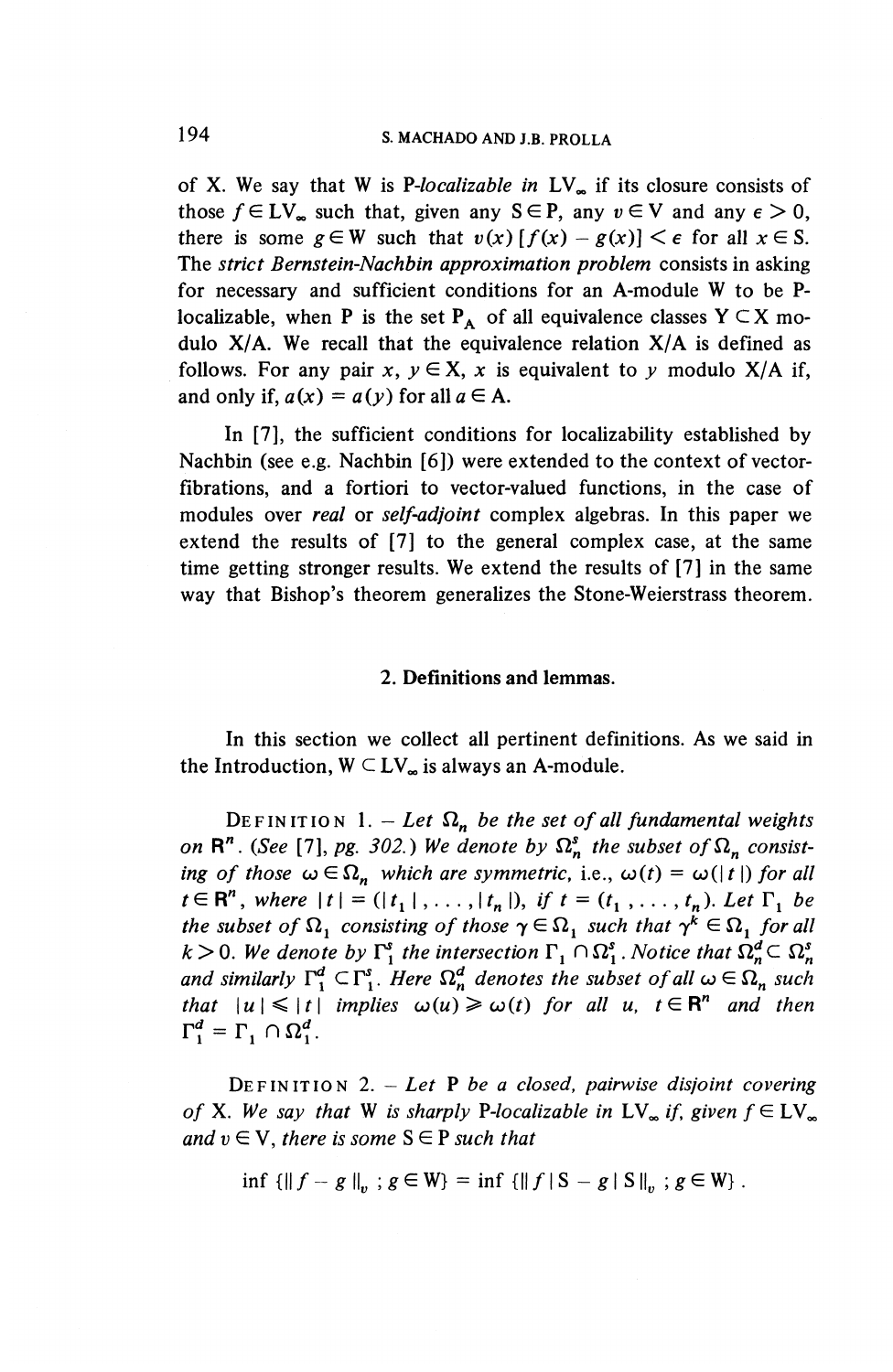DEFINITION 3. – For each  $v \in V$  and each  $\delta > 0$ , we *denote by*  $L(W; v, \delta)$  *the set of all cross-sections*  $f \in LV$ <sub>*m</sub> such that,*</sub> *for each equivalence class*  $Y \subseteq X$  modulo  $X/A$ *, there is*  $g \in W$  *such that*  $\|f\|Y-g\|Y\|_{n} < \delta$ .

DEFINITIO N 4. — *Let* 6 *be the class of all ordinal numbers whose cardinal numbers are less or equal than*  $2^{|X|}$ *, where*  $|X|$  *is the cardinal number of* X. For each  $\sigma \in \mathbb{S}$ , we define a closed, pairwise *disjoint covering*  $P_a$  *of* X. For  $\sigma = 1$ ,  $P_1 = \{X\}$ . Assume that  $P_a$  has *been defined for all*  $\tau < \sigma$ *. We consider two cases.* 

a)  $\sigma = \tau + 1$ , for some  $\tau \in \mathfrak{S}$ ; let  $S \in P_{\tau}$ . Define  $A_S = \{a \in A$ ; a I S *is real valued}. Consider the partition of* S *into equivalence classes modulo* S/ $(A<sub>S</sub>|S)$ *. The partition*  $P<sub>a</sub>$  *is then defined as the collection of all such equivalence classes, as* S *ranges over* P^ .

b) If  $\sigma$  has no predecessor, define  $x \equiv y$  if, and only if, x and y *belong to the same set*  $S_{\tau} \in P_{\tau}$  *for all*  $\tau < \sigma$ *. The partition*  $P_{\sigma}$  *is then defined as the collection of all equivalence classes modulo the above equivalence relation.*

This defines  $P_q$  for all  $\sigma \in \mathfrak{S}$ , and  $P_q$  is a refinement of  $P_q$ , for  $\tau < \sigma$ . This construction is taken from Bishop [1], who attributed it to Silov. In Bishop [1], it is shown that there exists an ordinal  $\rho \in \mathfrak{S}$ such that  $P_{\rho+1} = P_{\rho}$ , and each  $S \in P_{\rho}$  is *anti-symmetric for* A, i.e. for  $a \in A$ ,  $a \mid S$  being real-valued implies that  $a \mid S$  is constant. In fact, given an anti-symmetric subset  $K \subset X$ , for each  $\sigma \in \mathfrak{S}$  there is  $S_{\sigma} \in P_{\sigma}$ such that  $K \subset S_q$ . Hence, each  $S \in P_q$  is a *maximal anti-symmetric set for* A. The collection of all maximal anti-symmetric sets for A is denoted by  $\mathcal{K}_A$ . So we have  $P_a = \mathcal{K}_A$ .

DEFINITIO N 5. - *We say that the A-module* W *is sharply localizable under* A *in*  $LV_{\infty}$  *if, given*  $f \in LV_{\infty}$  *and*  $v \in V$ *, for each*  $\sigma \in \mathcal{F}$  *there exists an element*  $S_q \in P_q$  *such that :* 

a)  $S_a \subset S_a$  *for all*  $\tau < \sigma$ ,

b) inf  $\{||f-g||_{v}$ ;  $g \in W\}$  = inf  $\{||f|S_{\sigma}-g|S_{\sigma}||_{v}$ ;  $g \in W\}$ .

*Remark.* - Since  $P_{\rho} = \mathcal{K}_{A}$ , W is sharply localizable under A in  $LV_{\infty}$  implies that W is sharply  $\mathcal{K}_{A}$ -localizable.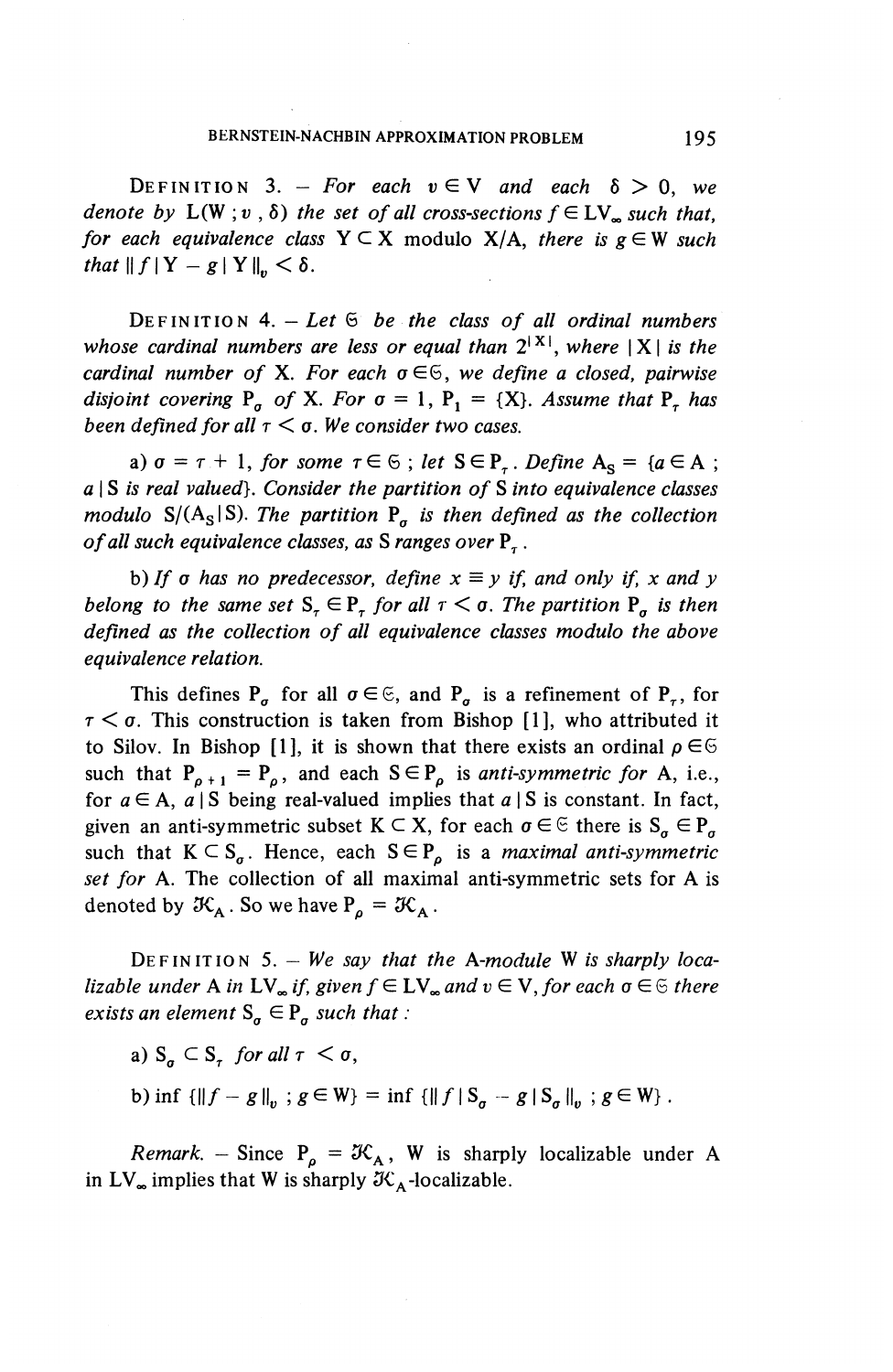DEFINITION 6. - We say that a subset  $G(A) \subset A$  is a set of *generators for* A, *if the subalgebra over* K *of* A *generated by* G(A) *is dense in* A for the compact-open topology of  $C(X; K)$ ; and we say *that a set of generators*  $G(A) \subseteq A$  *is a strong set of generators if, for* any  $\sigma \in \mathfrak{S}$  and any  $S \in P_\sigma$ , the set  $(A_S \cap G(A))| S$  is a set of gene*rators for the algebra*  $A_S |S$ . (*Recall that*  $A_S = \{a \in A : a | S \text{ is real-}$ *valued}.) For example, the whole algebra* A *is a strong set of generators for* A. *Also, if the algebra* A *has a set of generators* G(A) *consisting only of real-valued functions, then* G(A) *is a strong set of generators for the algebra* A.

Similarly, a subset  $G(W) \subset W$  is a set of generators for W if the A-submodule of W generated by  $G(W)$  is dense in W for the topology of the space  $LV_{\infty}$ . Let us call  $G(W)^*$  the *real* linear span of G(W).

LEMMA 7. - Let  $A \subset C_h(X;R)$  be a subalgebra containing *the constants Given an equivalence class* Y C X *modulo X/A, and a* compact subset  $K \subset X$ , disjoint from Y, there is  $b \in A$  such that  $0 < b \leq 1$ ,  $b(y) = 1$  for all  $y \in Y$ , and  $b(t) < 1$  for all  $t \in K$ .

*Proof.* – Choose  $y_0 \in Y$ . For each  $t \in K$ , there is  $a_t \in A$  such  $1700J$ . - Choose  $y_0 \in I$ . For each  $t \in K$ ,<br>that  $a_r(y_0) \neq a_r(t)$ . Define  $b_r \in A$  by the following

$$
\psi \neq a_t(t)
$$
. Define  $b_t \in A$  by the following  

$$
b_t(x) = 1 - (a_t(x) - a_t(y_0))^2 / 2 ||a_t - a_t(y_0)||_X^2
$$

for all  $x \in X$ , where for each  $f \in C_b(X; R)$ ,  $||f||_X = \sup |f(x)|$ ;  $x \in X$  } Then  $0 \le b_t \le 1$ ;  $b_t(y) = 1$  for all  $y \in Y$ ; and  $b_t(x) \le 1$ , if  $a_t(x) \neq a_t(y_0)$ ; in particular,  $b_t(t) \leq 1$ . The collection of open sets  $U_t = \{x \in X : b_t(x) \leq 1\}$ , for  $t \in K$ , is an open covering of the compact set K. By compactness, there are  $t_1, \ldots, t_n \in K$  such that  $K \subset U_{t_1} \cup ... \cup U_{t_n}$ . Now  $b = (b_{t_1} + ... + b_{t_n})/n$  has all the desired properties.

LEMMA 8. - Let  $A \subseteq C_b(X;R)$  be a subalgebra containing *the constants. For each equivalence class*  $Y \subseteq X$  *modulo*  $X/A$ *, let there be given a compact set*  $K_Y \subset X$ *, disjoint from* Y. Then there *exist equivalence classes*  $Y_1$ , ...,  $Y_n \subset X$  *modulo*  $X/A$  *such that to each*  $\delta > 0$ *, there correspond*  $a_1$ ,..., $a_n \in A$  *with*  $0 \le a_i \le 1$ ;  $0 \le a_i(t) \le \delta$  for all  $t \in K_{Y_i}$ ,  $i = 1, ..., n$ ; and  $a_1 + ... + a_n = 1$ .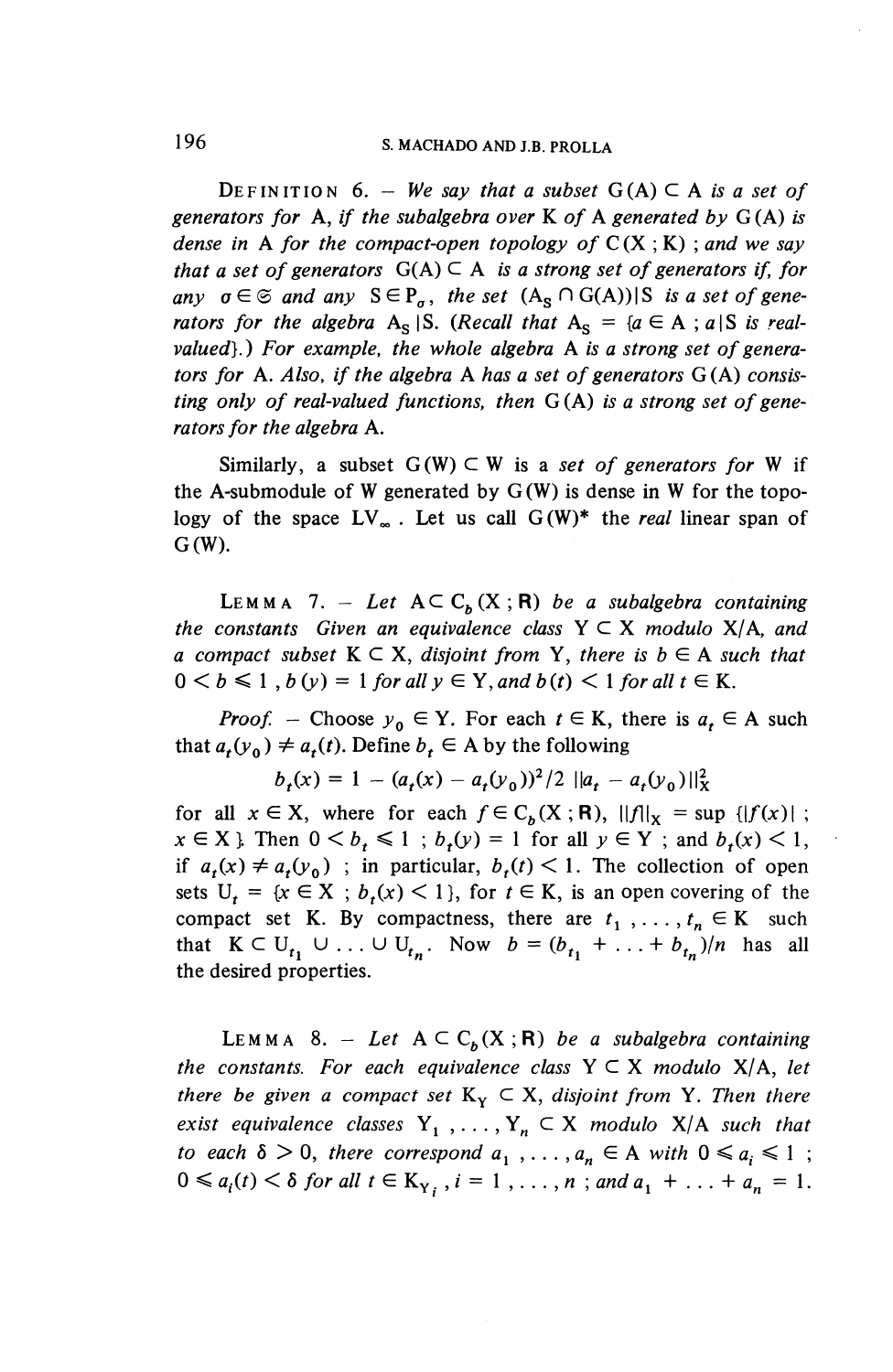*Proof.* – Let  $P_A$  be the set of all equivalence classes  $Y \subseteq X$ modulo  $X/A$ . Select one element  $Y_1$  in  $P_A$  and let P be the collection of all  $Y \in P_A$  such that  $Y \cap K_{Y_1} \neq \emptyset$ . For each  $Y \in P$ , let  $b_y \in A$  be given by Lemma 7; choose real numbers  $r_y$  and  $s_Y$  such that  $0 \leq \sup \{b_Y(x) : x \in K_Y\} \leq r_Y \leq s_Y \leq 1$ . Put  $B_Y = \{x \in X : b_Y(x) > s_Y \}$ , for each  $Y \in P$ . Clearly,  $Y \subset B_Y$ , so that the collection  ${B_v : Y \in P}$  is an open cover of the compact set  $K_v$ . By compactness, there are  $Y_2$ , ...,  $Y_n$  in P such that the finite collection  ${B_2, \ldots, B_n}$  is a cover of  $K_{Y_1}$ , where  $B_i = B_Y$  with  $Y = Y_i$ ,  $i = 2, \ldots, n$ . For each index *i*, appeal to Jewett [3], Lemma 2, to get a real polynomial  $p_i$  with  $p_i(1) = 1$ ;  $0 \leq p_i \leq 1$ ;  $0 \leq p_i(t) < \delta$ for all  $0 \leq t \leq r_i$ ; and  $1 - \delta \leq p_i(t) \leq 1$  for all  $s_i \leq t \leq 1$ , where  $r_i = r_y$  and  $s_i = s_y$  with  $Y = Y_i$ . Consider  $g_i = p_i(b_i)$ , where  $b_i = b_y$  with  $Y = Y_i$ , for  $i = 2, \ldots, n$ . Define  $a_2 = g_2$ ,  $a_3 = (1 - g_2)g_3,\ldots, a_n = (1 - g_2) (1 - g_3) \ldots (1 - g_{n-1})g_n$ . This technique is from Rudin [9], item 2.13, For  $i = 2, \ldots, n$ , it is easily seen that  $0 \le a_i \le 1$ , and  $a_i(x) \le g_i(x) < \delta$  for all  $x \in K_i$ , where  $K_i = K_Y$  with  $Y = Y_i$ . Moreover, we have

$$
1 \geq a_2 + \ldots + a_n = 1 - (1 - g_2) (1 - g_3) \ldots (1 - g_n) \geq 0.
$$

Let  $a_1 = 1 - (a_2 + \ldots + a_n)$ . Then  $0 \le a_1 \le 1$  and  $a_1 + \ldots + a_n = 1$ . Let  $x \in B_2 \cup \ldots \cup B_n$  be given. There is som index  $j \in \{2, ..., n\}$  such that  $x \in B_j$ . Then  $1 \ge g_i(x) > 1 - \delta$ , so that we have

$$
a_2(x) + \ldots + a_n(x) = 1 - (1 - g_j(x)) \prod_{\substack{i=2 \\ i \neq j}}^n (1 - g_i(x)) > 1 - \delta.
$$

That is,  $a_1(x) < \delta$  for  $x \in B_2 \cup ... \cup B_n \supset K_{Y_1}$ , *QED*.

*Remark.* – The above two lemmas embody techniq... of peak sets and peaking functions in the present context.

Notice the occurence of the unavoidable basic real analysis detail in the proof of Lemma 8 above : it is the very simple Lemma 2 of Jewett [3].

 $\overline{14}$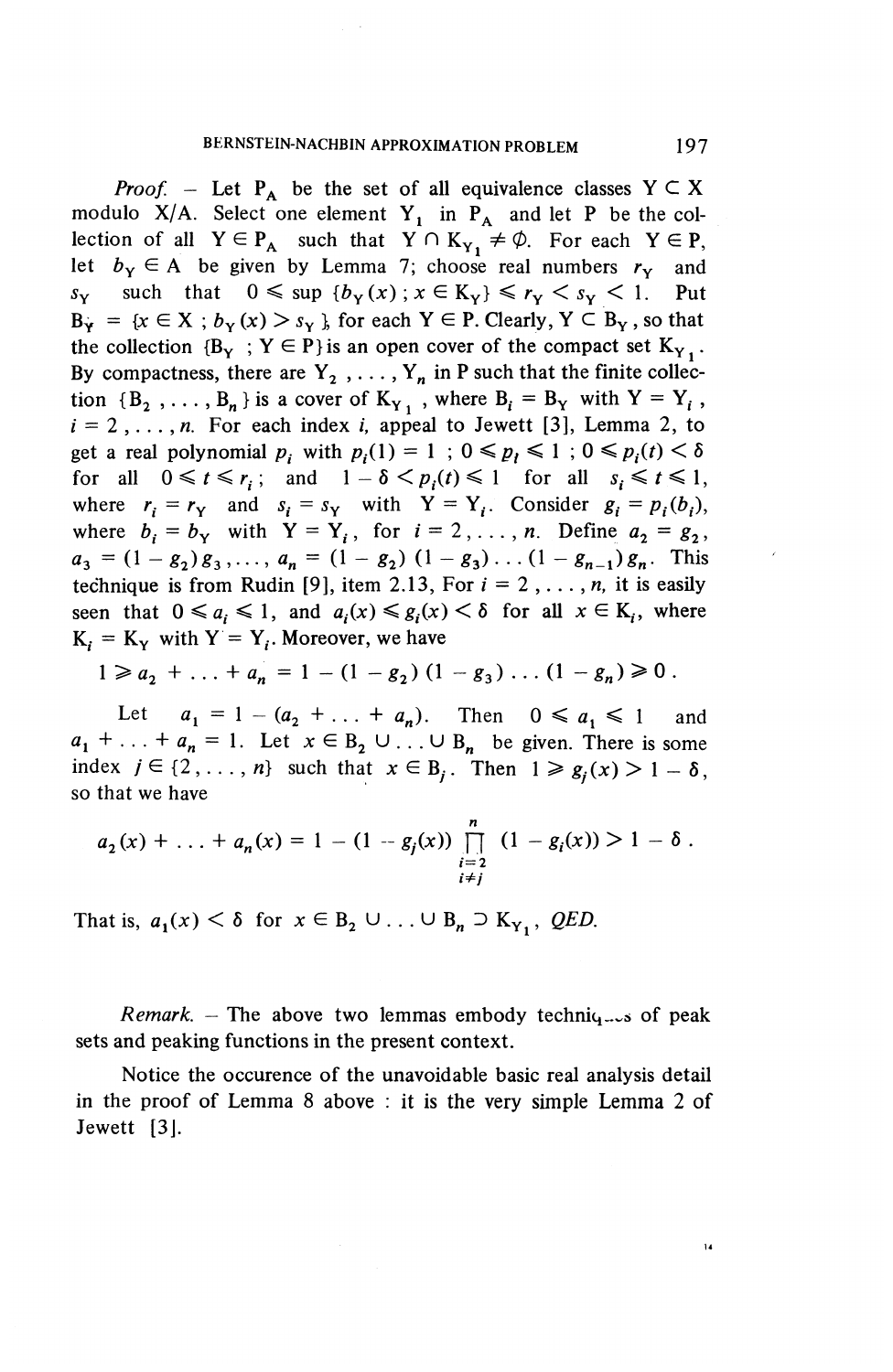# **198 § MACHADO AND J.B. PROLLA**

# **3. A solution of the Bemstein-Nachbin approximation problem.**

THEORE M 9. *—Suppose that there exist sets of generators* G(A) *and* G(W), *for* A *and* W *respectively, such that :*

1) G(A) *consists only of real valued functions* ;

*2) given any*  $v \in V$ ,  $a_1, \ldots, a_n \in G(A)$ , and  $g \in G(W)$ , there are  $a_{n+1}$ , ...,  $a_N \in G(A)$ , with  $N \geq n$ , and  $\omega \in \Omega_N$  such that

 $v(x) [g(x)] \leq \omega(a_1(x), \ldots, a_n(x), \ldots, a_N(x))$ 

*for all*  $x \in X$ .

Then W is sharply localizable under A in  $LV_{\infty}$ .

We first remark that, since  $G(A)$  consists only of real valued functions,  $\rho = 2$  and  $P_2 = P_A$ , where  $P_A$  is the closed, pairwise disjoint covering of  $X$  into equivalence classes modulo  $X/A$ . Hence, all that we have to prove is that W is sharply  $P_A$ -localizable in  $LV_\infty$ . The proof will be partitioned into several lemmas, and to state them we need a preliminary definition.

DEFINITION 10. - Let us call B the subalgebra of  $C_{\lambda}(X; R)$ *of all functions of the form*  $q(a_1, \ldots, a_n)$ *, where*  $n \ge 1$ *,*  $a_1$ ,...,  $a_n \in G(A)$ *, and*  $q \in C_b(\mathbb{R}^n ; \mathbb{R})$  *are arbitrary.* 

LEMM A 11. — *Assume that* G(A) *consists only of real valued functions. Let*  $f \in L(W; v, \lambda)$ *. Then, for each*  $\epsilon > 0$ *, there exist*  $b_1, \ldots, b_m \in B$ , and  $g_1, \ldots, g_m \in G(W)$  such that

$$
\left\|f-\sum_{i=1}^m b_i g_i\right\|_v < \lambda + \epsilon.
$$

*Proof.* – For each  $Y \in P_A$ , there exists  $w_Y \in G(W)^*$  such that  $v(x)$   $[f(x) - w_{Y}(x)] < \lambda + \epsilon/2$ , for all  $x \in Y$ . Let us define  $K_Y = \{t \in X : v(t)[f(t) - w_Y(t)] \ge \lambda + \epsilon/2\}.$  Then  $K_Y$  is compact and disjoint from Y. Since the equivalence relations  $X/A$  and  $X/B$  are the same, we may apply Lemma 8 for the algebra B. Hence, there exist equivalence classes  $Y_1, \ldots, Y_n \in P_A$  such that to each  $\delta > 0$ , there correspond  $h_1, \ldots, h_n \in B$  with  $0 \le h_i \le 1$ ;  $0 \le h_i(x) < \delta$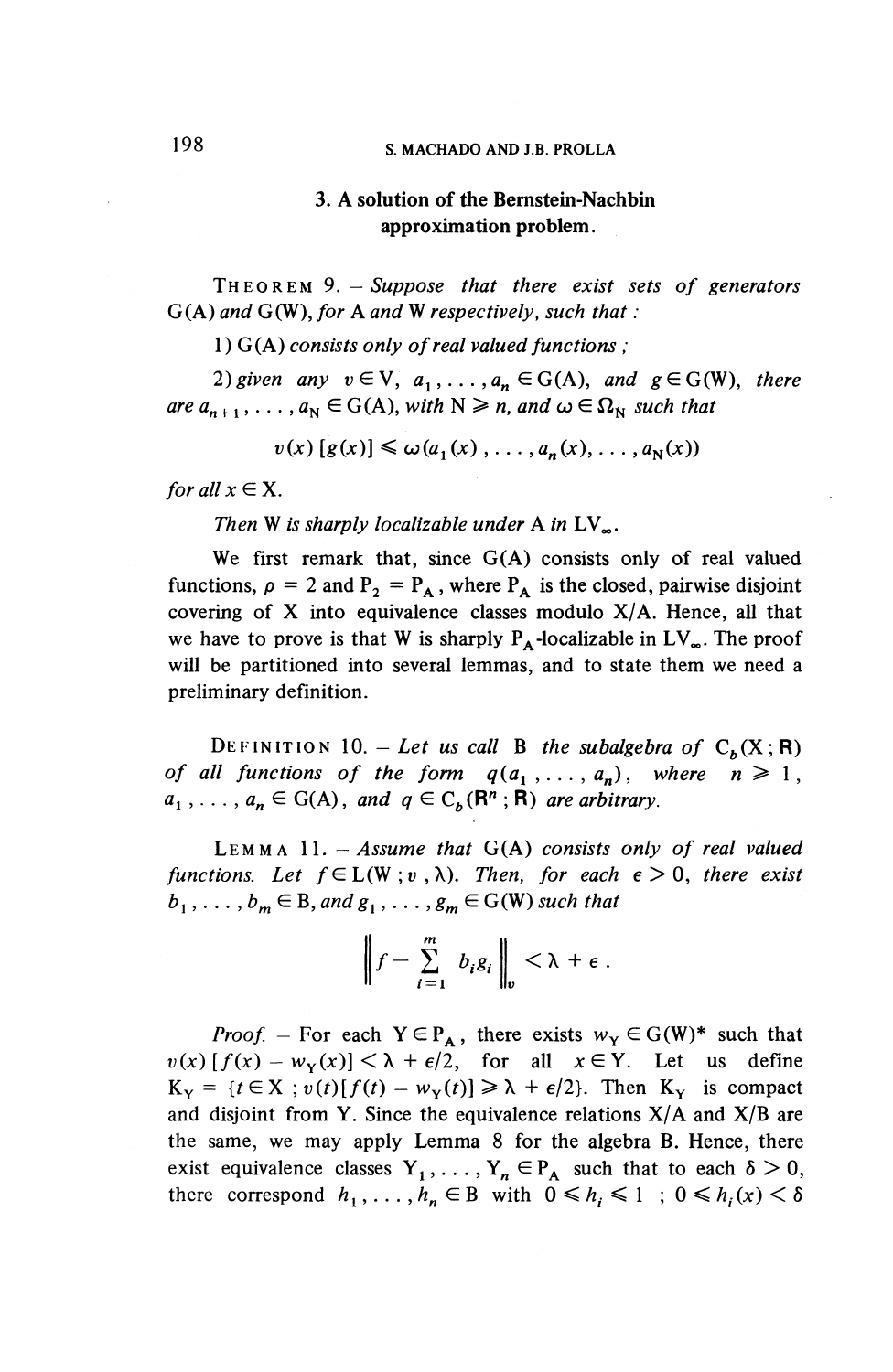for  $x \in K_i$ , where  $K_i = K_{Y_i}$  for  $i = 1, \ldots, n$ . Moreover,  $h_1 + \ldots + h_n = 1$  on X. Let us choose  $\delta > 0$  such that  $nM\delta \leq \epsilon/2$ , where  $M = \max \{||f - w_i||_v; i = 1, ..., n\}$ , and  $w_i = w_Y$  with  $Y = Y_i$  for  $i = 1, ..., n$ . Let  $w = h_1 w_1 + ... + h_n w_n$ . We claim that  $v(x) [f(x) - w(x)] < \lambda + \epsilon$ , for all  $x \in X$ . Indeed,  $Y = Y_i$  for  $i = 1, ..., n$ . Let  $w = h_1 w_1 + ... + h_n w_n$ . We

$$
v(x) [f(x) - w(x)] \leq \sum_{i=1}^{n} h_i(x) v(x) [f(x) - w_i(x)]
$$

for all  $x \in X$ . Now, if  $x \in K$ , then  $h_i(x) < \delta$ , and therefore

$$
h_i(x) v(x) [f(x) - w_i(x)] \le \delta ||f - w_i||_v \le \delta M ;
$$

on the other hand, if  $x \notin K$ ,, then the following estimate is true :

$$
h_i(x) v(x) [f(x) - w_i(x)] \leq h_i(x) (\lambda + \epsilon/2).
$$

Combining both estimates, we get

$$
v(x) [f(x) - w(x)] \le nM\delta + (\lambda + \epsilon/2) (h_1(x) + \cdots + h_n(x))
$$
  
<  $\lambda + \epsilon$ .

Since each  $w_i \in G(W)^*$ , there exist  $b_1, \ldots, b_m \in B$  and  $g_1, \ldots$ ,  $g_m \in G(W)$  such that  $w=b_1 g_1 + \cdots + b_m g_m$ .

LEMM A 12. *—Suppose that the hypothesis of Theorem 9 are satisfied.* Given  $v \in V$ ,  $b \in B$ ,  $g \in G(W)$  and  $\delta > 0$ , there is  $w \in W$ *such that*  $\|w - bg\|_{p} < \delta$ .

*Proof.* – Suppose that  $b = q(a_1, \ldots, a_n)$ . Given  $v \in V$  and  $g \in G(W)$  there are  $a_{n+1}$ , ...,  $a_N \in G(A)$ , where  $N \ge n$ , and  $\omega \in \Omega_N$ such that  $v(x)$  [ $g(x)$ ]  $\leq \omega(a_1(x), \ldots, a_n(x), \ldots, a_N(x))$  for all  $x \in X$ . Define  $r \in C_h(\mathbf{R}^N; \mathbf{R})$  by setting  $r(t) = q(t_1, \ldots, t_n)$  for all  $t = (t_1, \ldots, t_n, \ldots, t_N) \in \mathbb{R}^N$ . By hypothesis  $\omega \in \Omega_N$ ; hence  $C_b(R^N;R)$  is contained in  $C_{\omega_\infty}(R^N;R)$  and  $\mathscr{L}(R^N)$  is dense in  $C^{\omega}_{\omega_{\infty}}(R^N; R)$ . Given  $\delta > 0$ , we can find a real polynomial  $p \in \mathcal{R}(R^N)$ such that  $||p - r||_{\omega} < \delta$ . From this it follows that  $||w - bg||_{\omega} < \delta$ , where  $w = p(a_1, \ldots, a_n, \ldots, a_N)$  $g \in AW \subset W$ .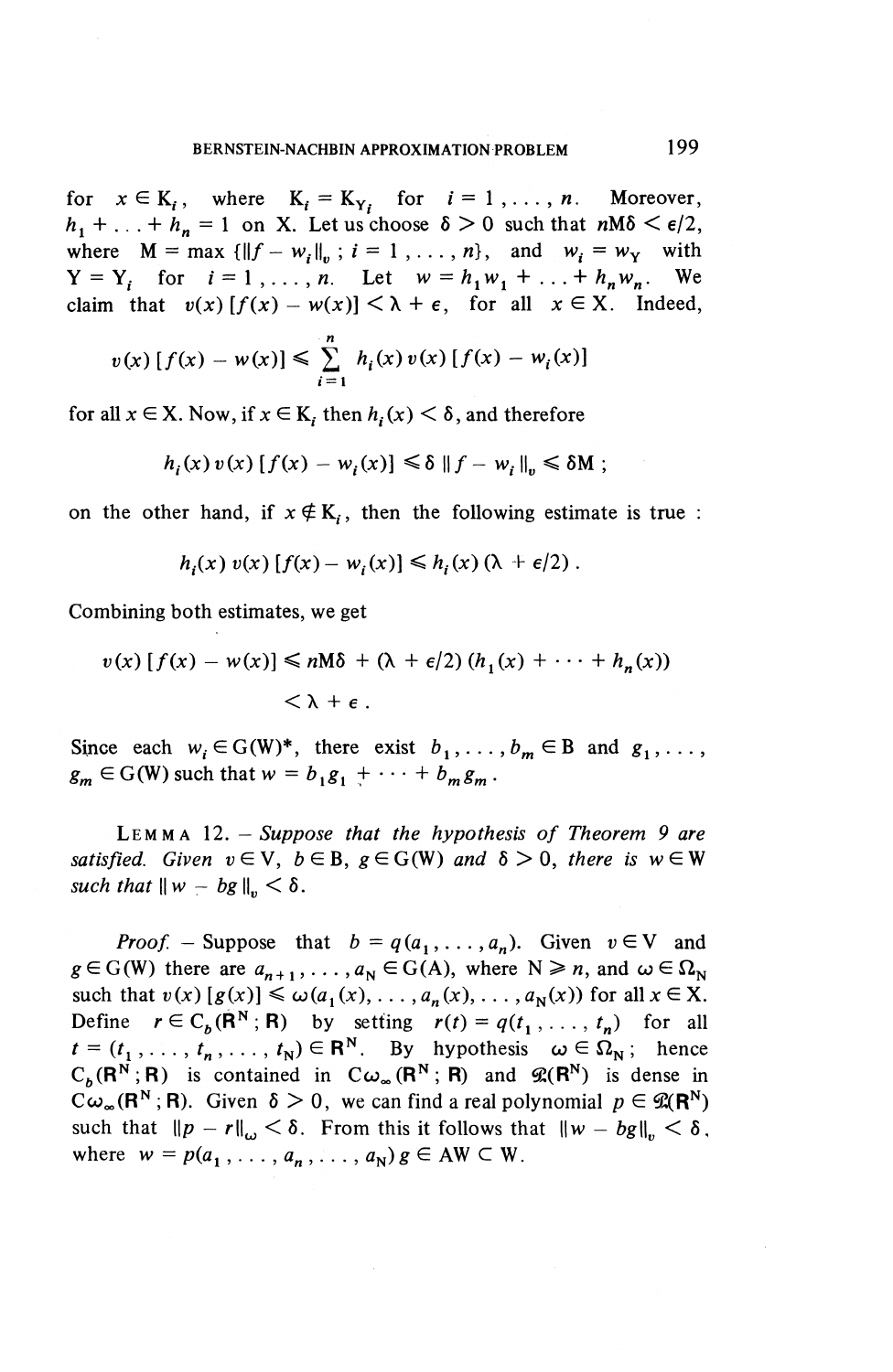LEMM A 13. *-Suppose that the hypothesis of Theorem 9 are satisfied. Then, for each*  $f \in LV$ *<sub><i>a*</sub> and  $v \in V$  we have

 $d=\inf{\{\|f-g\|_{n}}$ ;  $g\in W\}$ 

= sup {inf {||f|Y - g|Y||<sub>n</sub> ; 
$$
g \in W}
$$
};  $Y \in PA$  }.

*Proof.* – Clearly, 
$$
c \leq d
$$
, where we have defined

$$
c = \sup \{\inf \{||f| |Y - g| |Y||_p : g \in W\}; Y \in P_A\}.
$$

To prove the reverse inequality, let  $\epsilon > 0$ . For each  $Y \in P_{\alpha}$ , there exists  $g_Y \in W$  such that  $v(x) [f(x) - g_Y(x)] < c + \epsilon/3$  for all  $x \in Y$ . Therefore,  $f \in L(W; v, c + \epsilon/3)$ . By Lemma 11 applied with  $\lambda = c + \epsilon/3$  and  $\epsilon/3$ , there exist  $b_1, \ldots, b_m \in B$  and  $g_1, \ldots, g_m \in G(W)$  such that:

$$
\left\|f-\sum_{i=1}^m b_i g_i\right\|_v < (c+\epsilon/3)+\epsilon/3.
$$

By Lemma 12 applied with  $\delta = \epsilon/3m$ , there are cross-sections By Lemma 12 applied with  $\delta = \epsilon/3m$ , there are cross-section  $w_1, \ldots, w_m \in W$  such that  $|| w_i - b_i g_i ||_n < \epsilon/3m$ . From this it follows  $w_1, \ldots, w_m \in W$  such that  $||w_i - b_i g_i||_v < \epsilon/3m$ . From this it follow<br>that  $||f - g||_v < c + \epsilon$ , where  $g = w_1 + \cdots + w_m$ . Since  $g \in W$ that  $||f - g||_v < c + \epsilon$ , where  $g = w_1 + \cdots + w_m$ . Since  $g \in W$ ,  $d < c + \epsilon$ . Since  $\epsilon > 0$  was arbitrary,  $d \le c$ , as desired.

*Proof of Theorem 9.* – Let  $f \in LV_{\infty}$  and  $v \in V$  be given. Let Z be the quotient space of X by the equivalence relation  $X/A$ , and let the quotient space of X by the equivalence relation  $X$ ,<br>  $X \longrightarrow Z$  be the quotient map. By Lemma 1 of [7], the m<br>  $z \in Z \longmapsto ||f||\pi^{-1}(z) - g||\pi^{-1}(z)||_v$ 

$$
z \in Z \mapsto ||f| \pi^{-1}(z) - g |\pi^{-1}(z)|_{v}
$$

is upper semicontinuous and null at infinity on Z, for each  $g \in W$ . Hence the map defined by

$$
h(z) = \inf \{ \|f\| \pi^{-1}(z) - g \|\pi^{-1}(z)\|_{n} \; ; \, g \in W \}
$$

for all  $z \in \mathbb{Z}$ , is upper semi-continuous and null at infinity on Z too. Therefore *h* attains its supremum on Z at some point z. Consider the equivalence class  $Y = \pi^{-1}(z)$  modulo X/A. On the other hand, the supremum of the map *h* is by Lemma 13 equal to *d.* Thus, we have found an equivalence class  $Y \subset X$  modulo  $X/A$  such that

$$
\inf \{ \|f - g\|_{n} : g \in W \} = \inf \{ \|f| \mid Y - g \mid Y \mid_{n} : g \in W \}.
$$

By Definitions 2 and 5 and the remark made before Definition 10, the module W is sharply localizable under A in  $LV_{\infty}$ .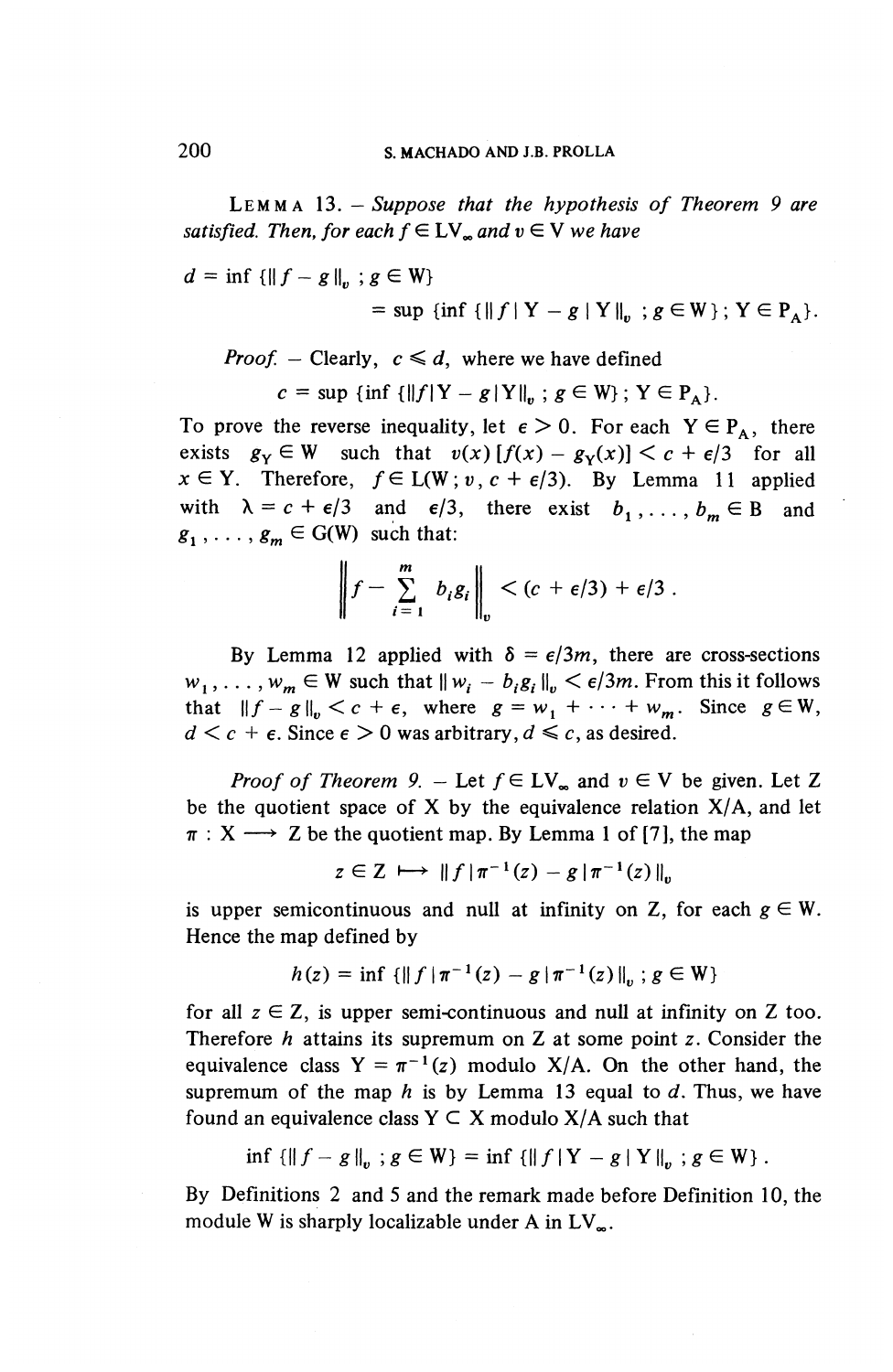*Remark. —* Theorem 9 above is a strengthened form of Theorem 2 of [7]. It reduces the search of sufficient conditions for sharp localizability to the search of fundamental weights in the sense of Bernstein in R<sup>n</sup>, i.e., to the Finite Dimensional Bernstein Approximation Problem.

THEORE M 14. — *Suppose that there exist sets of generators* G(A) *and* G(W), *for* A *and* W *respectively, such that :*

1) G(A) *is a strong set of generators for* A ;

2) given any  $v \in V$ ,  $a_1, \ldots, a_n \in G(A)$  and  $g \in G(W)$ , there *exists*  $\omega \in \Omega_n^s$  *such that*  $v(x) [g(x)] \leq \omega(|a_1(x)|, \ldots, |a_n(x)|)$ *for all*  $x \in X$ .

Then W is sharply localizable under A in  $LV_{\infty}$ .

*Proof.* – Let  $\sigma \in \mathcal{S}$ . Assume that for each  $\tau < \sigma$  we have found an element  $S_{\tau} \in P_{\tau}$  such that

- a)  $S_r \subset S_n$  for all  $\mu < r$ ;
- b) inf  $\{||f-g||_{n}; g \in W\}$  = inf  $\{||f|S_{\tau}-g|S_{\tau}||_{n}; g \in W\}.$

*First case.*  $\sigma = \tau + 1$  for some  $\tau \in \mathfrak{S}$ . By the induction hypothesis there is  $S^{\dagger}_{\tau} \in P^{\dagger}_{\tau}$  such that a) and b) are true. Let  $A^{\dagger}_{\tau}$  be the subalgebra of all  $a \in A$  such that  $a | S<sub>\tau</sub>$  is real-valued. By Theorem 9 applied to the algebra  $A_{\tau}$  |  $S_{\tau}$  and the module W |  $S_{\tau}$  there is a set  $S_{\tau} \in P_{\tau} = P_{\tau+1}$ such that

$$
\inf_{g \in \mathbf{W}} \|f\|S - g\|S\|_{v} = \inf_{g \in \mathbf{W}} \|f\|S_{\sigma} - g\|S_{\sigma}\|_{v}
$$

On the other hand,  $S_a \subset S_{\tau}$ , by construction.

*Second case.* The ordinal  $\sigma \in \mathcal{F}$  has no predecessor. Define  $S_{\sigma} = \bigcap_{\sigma \in S_{\tau}} S_{\tau} < \sigma$ . Then  $S_{\sigma} \in P_{\sigma}$  and  $S_{\sigma} \subset S_{\tau}$  for all  $\tau < \sigma$ . Assume that inf  $\{||f|S_{\sigma} - g | S_{\sigma}||_{v} ; g \in W\} < d$ , where we have defined  $d = \inf \{ ||f - g||_p : g \in W \}.$  (The case  $d = 0$  is trivial.) There exists  $g \in W$  such that  $|| f | S_q - g | S_q ||_p \le d$ . Let  $U \subset X$  be the open set  ${r \in X}$ ;  $v(t)$  [ $f(t) - g(t)$ ]  $\le d$ . Then the complement of U in X is compact, and  $S_a \subseteq U$ . By compactness, there exist  $\tau_1 \leq \cdots \leq \tau_n \leq \sigma$ such that  $X \setminus U \subset (X \setminus S_1) \cup ... \cup (X \setminus S_n)$ , where  $S_i = S_\tau$  with  $\tau_i = \tau$ . However, since  $S_n \subset \ldots \subset S_1$ , it follows that  $S_n \subset U$ , a contradiction to b), because  $\tau_n < \sigma$ .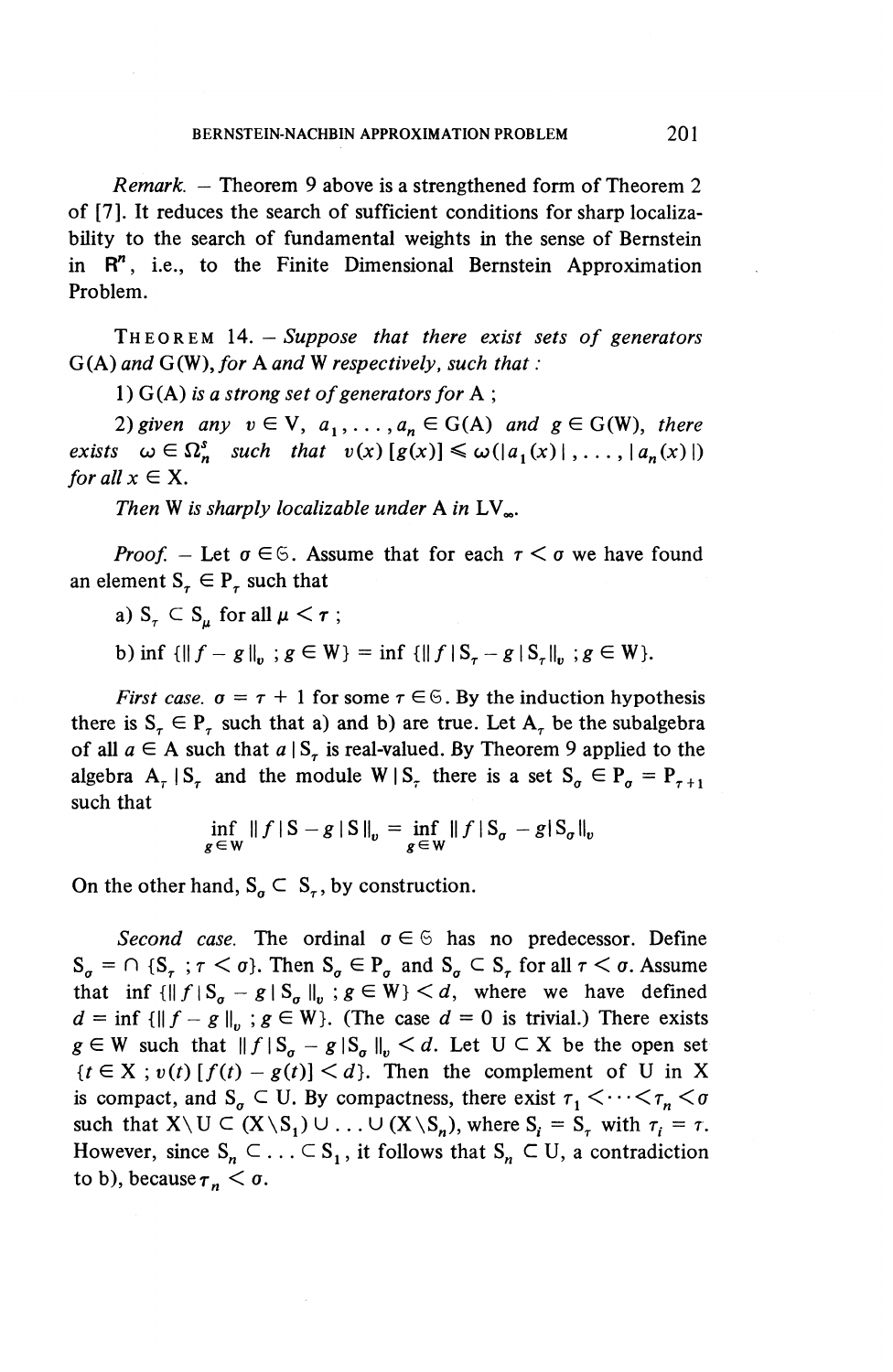# **202 S. MACHADO AND J.B. PROLLA**

*Remark.* – Theorem 14 above implies the case  $N = n$  of Theorem 3, [7]. Indeed, if A is self-adjoint, and  $G(A)$  is a set of generators for A satisfying the hypothesis of Theorem 3 of [7], with  $N = n$ , then the set  $\text{Re}G(A) \cup \text{Im}G(A)$  is a strong set of generators for A satisfying the hypothesis of Theorem 14 above, since  $\Omega_n^d \subset \Omega_n^s$ , and  $| \text{Re } a | \leq |a|$ ,  $\mid \text{Im } a \mid \leq \mid a \mid$ , for any complex number  $a = \text{Re } a + i \text{Im } a$ .

Our next theorem reduces the search of sufficient conditions for sharp localizability to the One-Dimensional Bernstein Approximation Problem.

THEOREM 15. — *Suppose that there exist sets of generators G* (A) *and* G (W), *for* A *and* W *respectively, such that :*

1) G (A) *is a strong set of generators for* A ;

2) given any  $v \in V$ ,  $a \in G(A)$ , and  $g \in G(W)$ , there exists  $\gamma \in \Gamma_1^s$  such that  $v(x)$   $[g(x)] \leq \gamma(\vert a(x) \vert)$  for all  $x \in X$ .

*Then* W *is sharply localizable under* A *in LV^ .*

*Proof.* – Given any  $v \in V$ ,  $a_1$ , ...,  $a_n \in G(A)$ , and  $g \in G(W)$ , there are  $\gamma_i \in \Gamma_1^s$  such that  $v(x)$   $[g(x)] \leq \gamma_i (|a_i(x)|)$  for all  $x \in X$ ,  $i = 1, \ldots, n$ . Define  $\omega$  on  $\mathbb{R}^n$  by  $\omega(t) = [\gamma_1(t_1) \ldots \gamma_n(t_n)]^{1/n}$  for  $i = 1, ..., n$ . Define  $\omega$  on  $\mathbb{R}^n$  by  $\omega(t) = [\gamma_1(t_1) \dots \gamma_n(t_n)]^{1/n}$  for all  $t = (t_1, ..., t_n)$ . Then  $\omega \in \Omega_n$  by Lemma 1, § 27, [6]. Obviously, all  $t = (t_1, \ldots, t_n)$ . Then  $\omega \in \Omega_n$  by Lemma 1, § 27, [6]. Obviously,  $\omega(t) = \omega(|t|)$  for all  $t \in \mathbb{R}^n$ . Hence,  $\omega \in \Omega_n^s$ . By Theorem 14, W is sharply localizable under A in  $LV_{\infty}$ .

*Remark. —* Theorem 15 above implies Theorem 6 of [7]. Indeed, the same argument used in the previous remark applies here.

#### **4. Sufficient conditions for sharp localizability.**

THEOREM16.— (Analytic criterion). - *Suppose that there exist sets of generators G* (A) *and* G(W) *such that :*

1) G (A) *is a strong set of generators for* A ;

2) given any  $v \in V$ ,  $a \in G(A)$ , and  $g \in G(W)$ , there are constants  $M > 0$  and  $m > 0$  such that  $v(x) [g(x)] \leq M e^{-m|a(x)|}$  for all  $x \in X$ . *Then* W is sharply localizable under A in  $LV_{\infty}$ .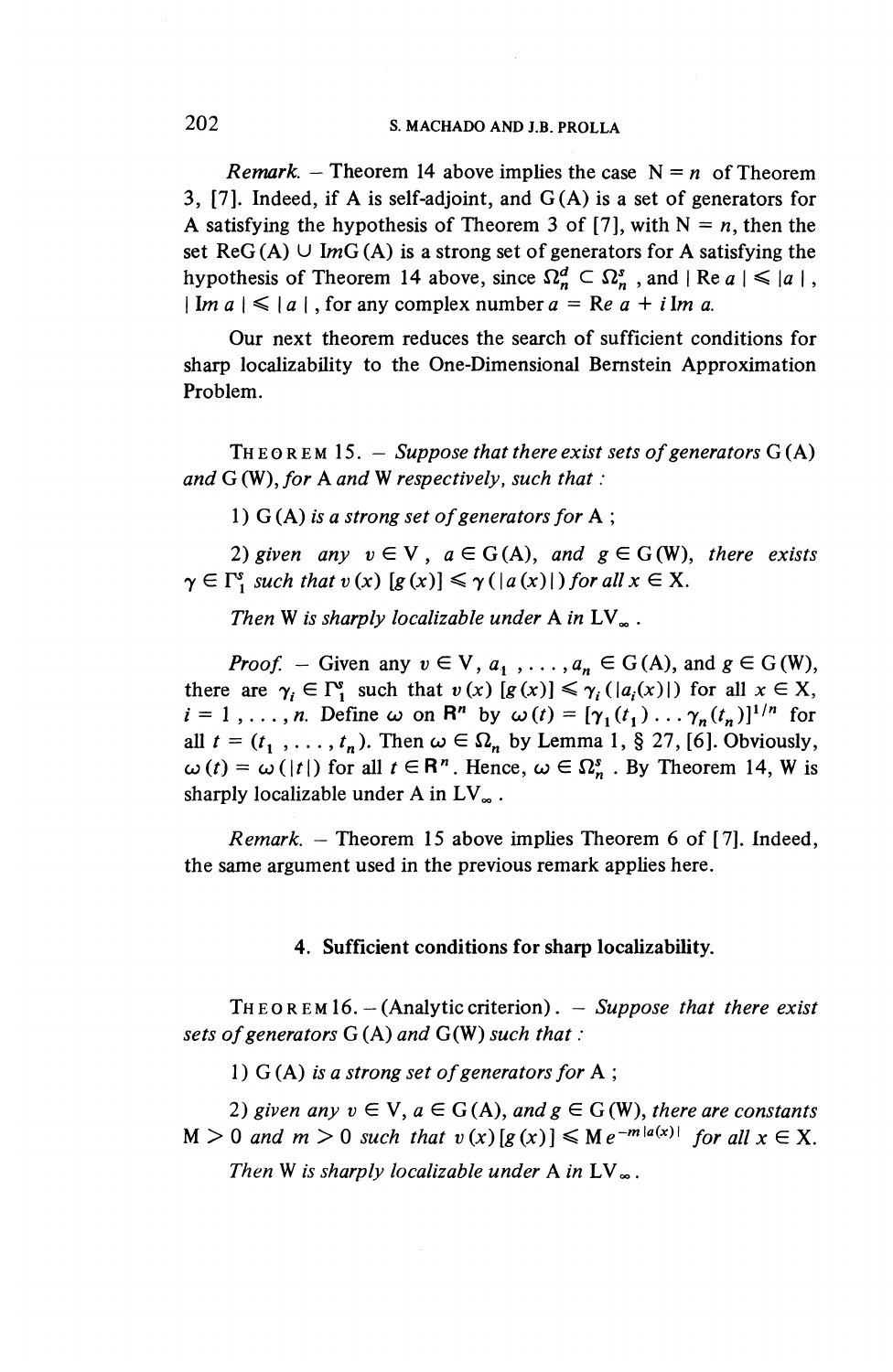*Proof.* – The function  $\gamma(t) = M e^{-m|t|}$  defined for all  $t \in R$ , belongs to  $\Gamma^s$ , by Lemma 2, § 28 of [6]. It remains to apply Theorem 15 above.

THEORE M 17.— (Quasi-analytic criterion). — *Suppose that there exist sets of generators G* (A) *and* G (W) *such that:*

1) G (A) *is a strong set of generators for* A ;

2) given any  $v \in V$ ,  $a \in G(A)$ , and  $g \in G(W)$ , we have

$$
\sum_{m=1}^{\infty} (M_m)^{-1/m} = +\infty
$$

 $m = 1$ <br>where  $M_m = \|a^m g \|_p$  for  $m = 0, 1, 2, ...$ 

*Then* W is sharply localizable under A in  $LV_{\infty}$ .

*Proof.* – Define  $\gamma$  on **R** as the proof of Theorem 9, [7], and then apply Theorem 15 above.

THEORE M 18.— (Bounded case). — *Suppose that there exist sets of generators* G (A) *and* G (W), *for* A *and* W *respectively, such that :*

1) G (A) *is a strong set of generators for* A ;

2) given any  $v \in V$ ,  $a \in G(A)$ , and  $g \in G(W)$ , the function a *is bounded on the support ofv [g].*

*Then* W is sharply localizable under A in  $LV_{\infty}$ .

*Proof.* – Let  $v \in V$ ,  $a \in G(A)$ , and  $g \in G(W)$  be given. Let  $m > \sup \{ |a(x)| ; x \in S \}$ , where S is the support of the function  $\nu[g]$ ; and let  $M > ||g||$ . If  $\gamma$  is the characteristic function of the interval  $[-m, m] \subset \mathbb{R}$  times the constant M, then  $\gamma \in \Gamma_1^s$  and  $v(x) [g(x)] \le \gamma (|a(x)|)$  for all  $x \in X$ . It remains to apply Theorem 15.

#### **5. Vector-valued functions.**

The above Theorem 18 generalizes Theorem 4,  $\S$  2 of Kleinstück  $[4]$ , which in turn was a generalization of Theorem 4.5 of Prolla  $[8]$ , and the result of Summers [10].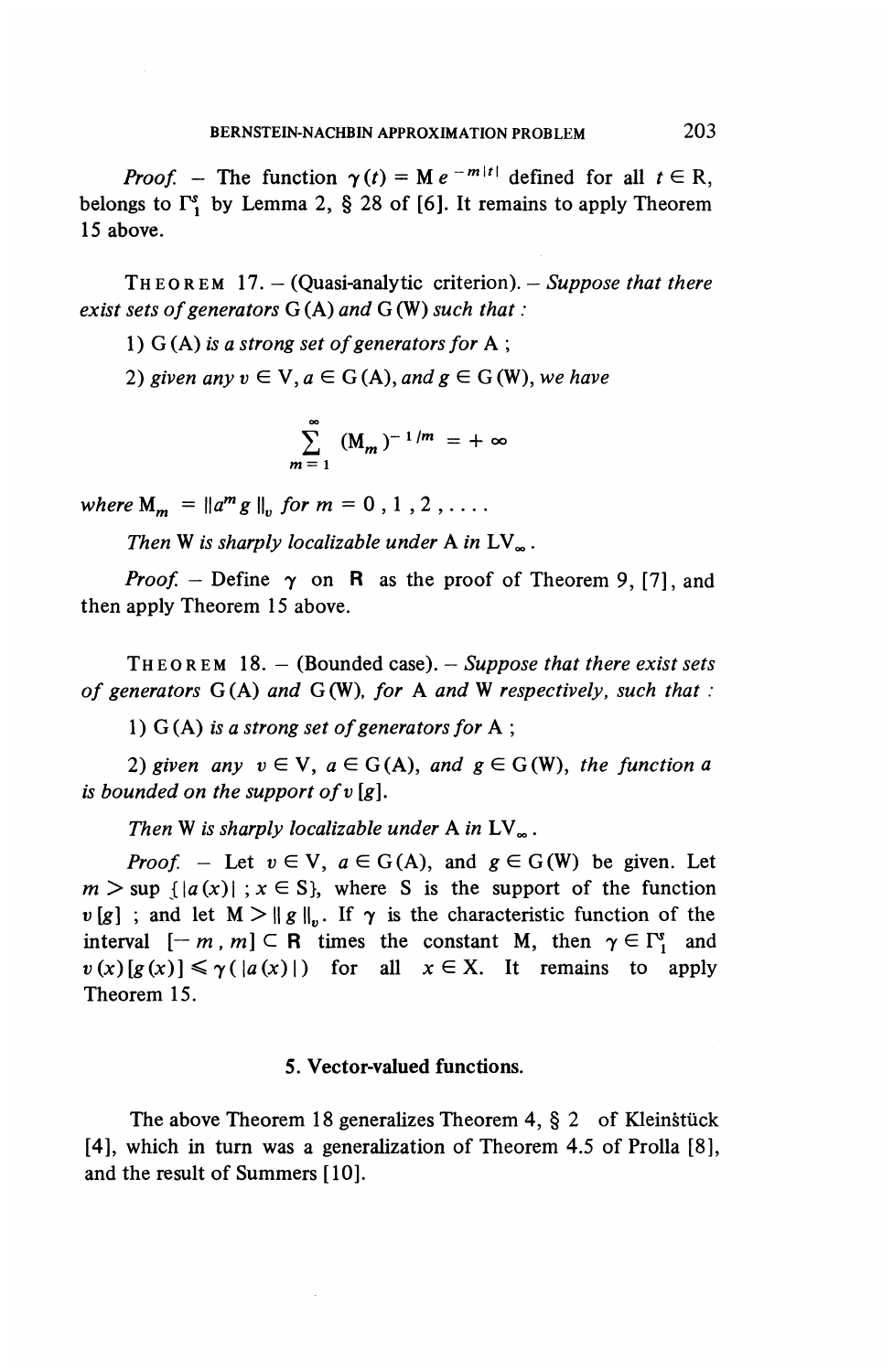### 204 s. MACHADO AND J.B. PROLLA

Indeed, consider the case in which  $F^* = E$ , for all  $x \in X$ , where E is a locally convex space ; V is a directed set of upper semicontinuous positive functions on X; and we take the Nachbin space  $LV<sub>\infty</sub>$  to be  $CV_{\infty}(X; E)$ , i.e., the vector space of all continuous functions  $f \in C(X; E)$  such that *vf* vanishes at infinity on X, equipped with the topology given by the seminorms

$$
||f||_{v,p} = \sup \{v(x) p(f(x)) ; x \in X\}
$$

when  $v \in V$  and  $p \in cs(E)$ , the set of all continuous seminorms on E. In this case Theorem 18 reads as follows :

THEOREM 19. - Let  $W \subset CV_{\infty}(X; E)$  be an A-module. Suppose *that there exist sets of generators G* (A) *and G* (W), *for* A *and* W *respectively, such that :*

1) G (A) *is a strong set of generators for* A ;

2) given any  $v \in V$ ,  $p \in cs(E)$ ,  $a \in G(A)$ , and  $g \in G(W)$ , the *function a is bounded on the support of the function vp (g).*

*Then* W is sharply localizable under A in  $CV_{\infty}$  (X ; E).

 $COROLLARY 20. - Let W \subset CV_{\infty}(X;E)$  *be an A-module. Suppose that every*  $a \in A$  *is bounded on the support of every*  $v \in V$ *. Then* W is sharply localizable under A in  $CV_{\infty}$  (X ; E).

*Proof. -* The set A is a strong set of generators for A. Since the support of *v* contains the supports of  $x \mapsto v(x)p(g(x))$  for any continuous seminorm  $p \in cs(E)$  and any  $g \in W$ , we may apply Theorem 19 with  $G(A) = A$  and  $G(W) = W$ .

COROLLAR Y 21. — (Kleinstuck [4]). — *Assume the hypothesis of Corollary 20. Then for every*  $f \in CV_{\infty} (X ; E)$ *, f belongs to the closure of* W in CV<sub>∞</sub> (X; E) if, and only if, given any  $v \in V$ ,  $p \in c_s(E)$ ,  $\epsilon > 0$ , *and*  $K \in \mathcal{K}_{A}$  *there exists*  $g \in W$  *such that*  $v(x)$   $p(f(x) - g(x)) < \epsilon$ *for all*  $x \in K$ .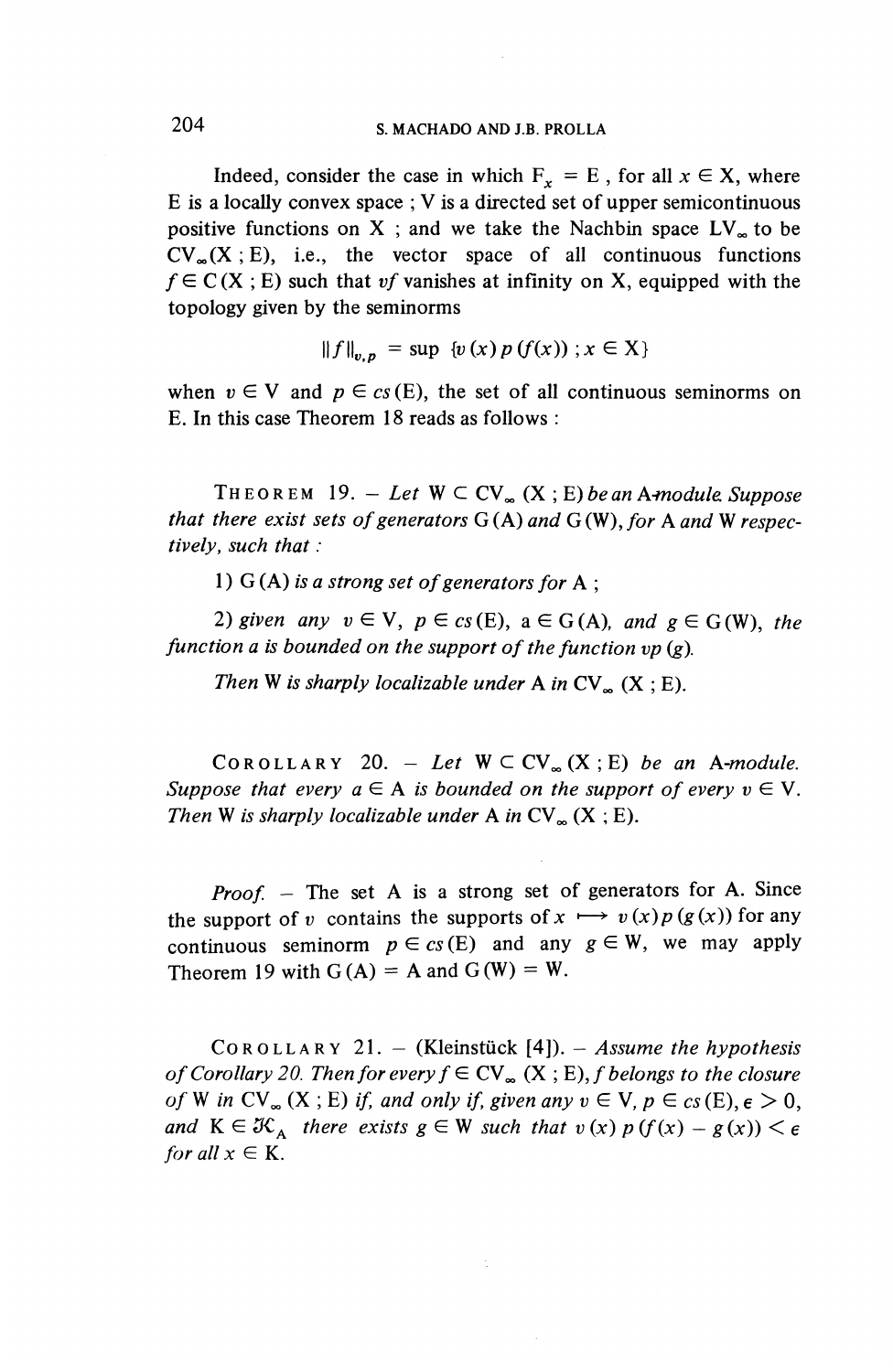*Proof. —* By Corollary 20, W is sharply localizable under A in  $CV_{\infty}$  (X ; E). Therefore, W is sharply  $K_A$ -localizable, i.e., given  $f \in CV_{\infty} (X ; E), v \in V, p \in cs(E)$ , there is some maximal antisymmetric set  $K \in \mathcal{K}_A$  such that

inf  ${||f - g||}_{p,n}$ ;  $g \in W$ } = inf  ${||f|K - g|K||}_{p,n}$ ;  $g \in W$  .

This formula generalizes that obtained by Glicksberg in the case of Bishop's Theorem (see [2]), and from it there follows the desired conclusion.

#### BIBLIOGRAPHY

- [1] E. BISHOP, A generalization of the Stone-Weierstrass theorem, *Pacific}. Math.,* 11 (1961), 777-783.
- [2] I. GLICKSBERG , Measures orthogonal to algebras and sets of antisymmetry, *Trans, Amer. Math. Soc.,* 105 (1962), 415-435.
- [3] R.I. JEWETT, A variation on the Stone-Weierstrass theorem, *Proc. Amer. Math. Soc.,* 14 (1963), 690-693.
- [4] G. KLEINSTUCK, Der beschränkte Fall des gewichteten Approximationsproblems fur vektorwertige Funktionen, *Manuscripta Math.,* 17(1975), 123-149.
- [5] L. NACHBIN, On the priority of algebras of continuous functions in weighted approximation, to appear in *Symposia Mathematica.*
- [6] L. NACHBIN, Elements of Approximation Theory, D. van Nostran Co., Inc., 1967. Reprinted by R. Krieger Co., Inc., 1976.
- [7] L. NACHBIN, S. MACHADO, and J.B. PROLLA, Weighted approximation, vector fibrations, and algebras of operators, *Journal Math. Puresetappl.,* 50(1971), 299-323.
- [8] J.B. PROLLA , Bishop's generalized Stone-Weierstrass theorem for weighted spaces, *Math. Ann.,* 191 (1971), 283-289.
- [9] W. RUDIN, Real and complex analysis, McGraw-Hill, New York, 1966.